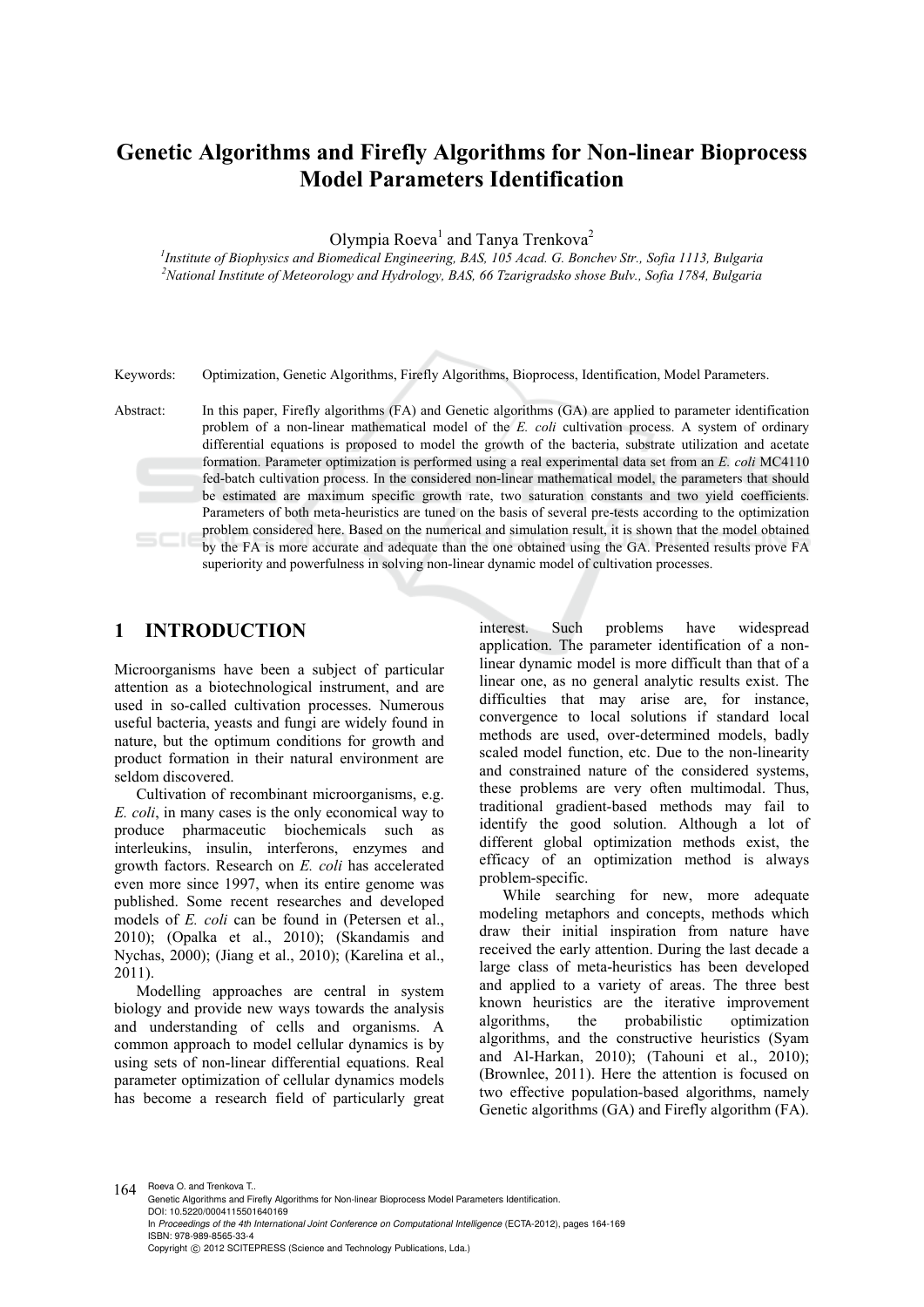Holland's book (Holland, 1992), published in 1975, is generally acknowledged as the beginning of the research of GA. The GA is a model of machine learning which derives its behavior from a metaphor of the processes of evolution in nature (Goldberg, 2006). Since their introduction and subsequent popularization, the GA have been frequently used as an alternative optimization tool to the conventional methods and have been successfully applied to a variety of areas, and find increasing acceptance (Akpinar and Bayhan, 2011); (Silva et al., 2009); (Paplinski, 2010); (Roeva et al., 2010).

The other meta-heuristic algorithm, namely FA, which idealises some of the flashing characteristics of fireflies, has been recently developed by Xin-She Yang (Yang, 2008). According to recent bibliography, the FA is very efficient and can outperform other meta-heuristics, such as genetic algorithms, in solving many optimization problems (Yang, 2008); (Yang, 2009); (Yang, 2010a; 2010b). Although the FA has many similarities with other swarm intelligence based algorithms, it is indeed much simpler both in concept and implementation (Yang, 2010a; Yang, 2010b). There are already several applications of FA to different optimization problems (Nasiri and Maybodi, 2012); (Apostolopoulos and Vlachos, 2011); (Yousif et al., 2011); (Chai-ead et al., 2011). Based on bibliography results, it is evident that the FA is a powerful novel population-based method for solving optimization problems and particularly NP-hard problems.

In this paper, two optimization algorithms, based on GA and FA, are proposed for parameter identification of a fed-batch cultivation process. The algorithms performances are compared and analyzed.

#### **2 PROBLEM FORMULATION**

There is an increasing interest in technologies that maximize the production of various essential enzymes and therapeutic proteins based on *E. coli* cultivation. The costs of developing mathematical models for bioprocesses improvements are often too high and the benefits are too low. The main reason for this is related to the intrinsic complexity and non-linearity of biological systems. The important part of model building is the choice of a certain optimization procedure for parameter estimation. The estimation of model parameters with high parameter accuracy is essential for successful model development.

The application of the general state space dynamical model to the *E. coli* MC4110 fed-batch cultivation process leads to the following non-linear differential equation system (Roeva, 2008):

$$
\frac{dX}{dt} = \mu_{\text{max}} \frac{S}{k_s + S} X - \frac{F}{V} X \tag{1}
$$

$$
\frac{dS}{dt} = -\frac{1}{Y_{S/X}} \mu_{\text{max}} \frac{S}{k_S + S} X + \frac{F}{V} (S_{in} - S) \tag{2}
$$

$$
\frac{dA}{dt} = \frac{1}{Y_{A/X}} \mu_{\text{max}} \frac{A}{k_A + A} X - \frac{F}{V} A \tag{3}
$$

$$
\frac{dV}{dt} = F \tag{4}
$$

where: *X* is the biomass concentration,  $[g \cdot l^{-1}]$ ; *S* is substrate concentration,  $[g^{-1}]$ ; *A* is acetate concentration,  $[g \cdot l^{-1}]$ ; *F* is influent flow rate,  $[h^{-1}]$ ; *V* is bioreactor volume, [1];  $S_{in}$  is influent glucose concentration,  $[g\cdot l^{-1}]$ ;  $\mu_{max}$  is maximum specific growth rate,  $[h^{-1}]$ ;  $Y_{S/X}$  and  $Y_{A/X}$  are yield coefficients,  $[g \cdot g^{-1}]$ ;  $k_S$  and  $k_A$  are saturation constants,  $[g \cdot l^{-1}]$ .

The model consists of a set of four differential Eqs.  $(1)$  -  $(4)$  thus represented: three dependent state variables  $x = [X \ S \ A]$  and five unknown parameters  $p = [\mu_{max} \; k_s \; k_A \; Y_{S/X} \; Y_{A/X}].$ 

Parameter estimation problem of the presented non-linear dynamic system is stated as the minimization of the distance measure *J* between the experimental and the model predicted values of the considered state variables:

$$
J = \sum_{i=1}^{n} \sum_{j=1}^{k} \{ [\mathbf{y}_{exp}(i) - \mathbf{y}_{mod}(i)]_j \}^2 \to \min
$$
 (5)

where  $n$  is the length of the data vector for each state variable *k*;  $y_{exp}$  are known experimental data;  $y_{mod}$ are model predictions with a given set of the parameters.

The cultivation experiments are performed in the Institute of Technical Chemistry, University of Hannover, Germany during the collaboration work with the Institute of Biophysics and Biomedical Engineering, BAS, Bulgaria, granted by DFG. The cultivation conditions are presented in details in Arndt and Hitzmann (2001).

#### **3 FIREFLY ALGORITHM**

The Firefly algorithm is a novel meta-heuristic algorithm which is inspired from flashing light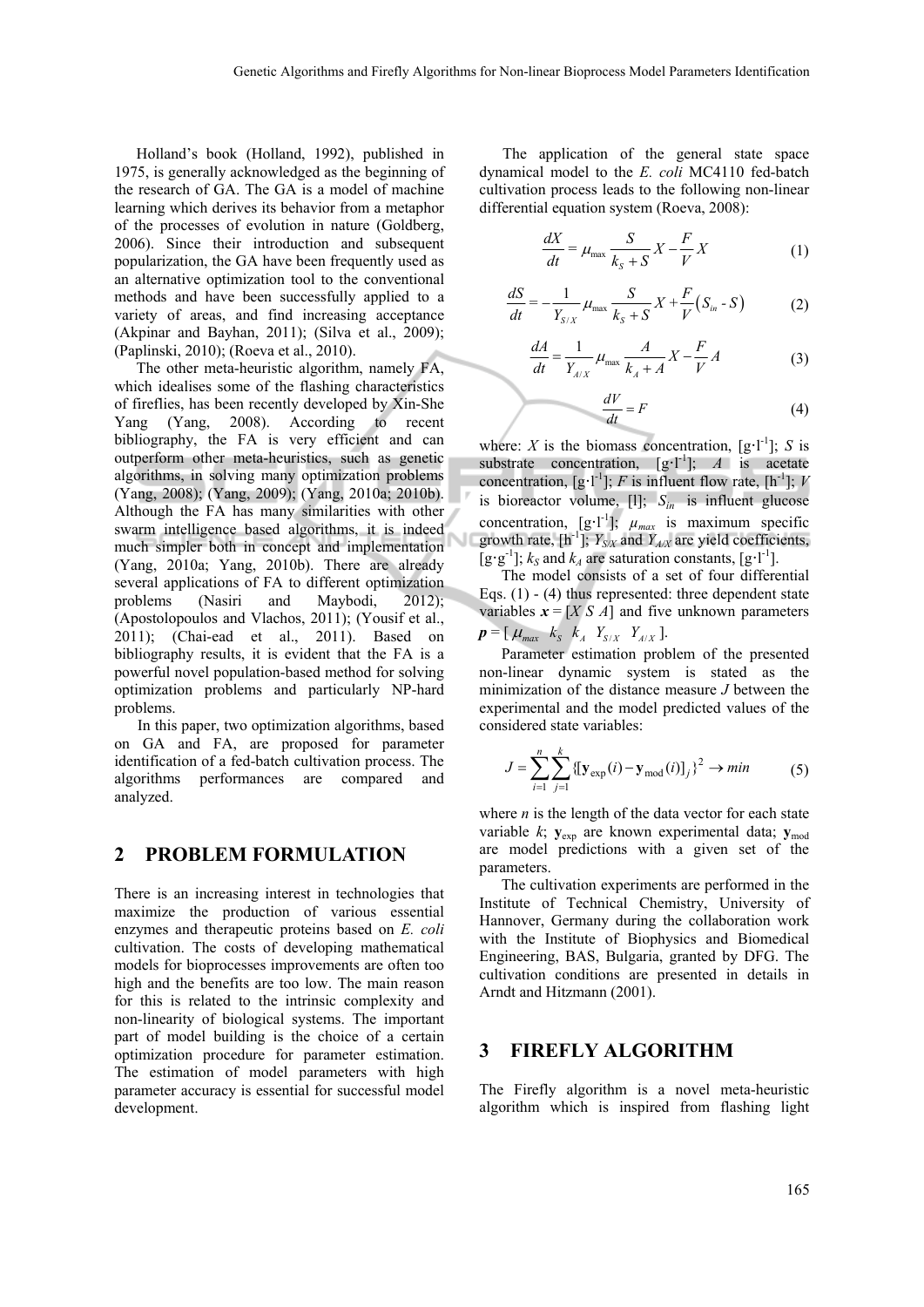behaviour of fireflies in nature. Based on Yang (2008) the basic steps of the FA can be summarized as the following pseudo code:

#### **begin**

```
Define light absorption coefficient γ
initial attractiveness β_0randomization parameter α
objective function f(x), where 
X = (x_1, \ldots, x_d)^TGenerate initial population of 
fireflies x_i (i = 1, 2, ..., n)
Determine light intensity Ii via f(xi) 
 while (t < MaxGeneration) do
   for i = 1 : n all n fireflies do
     for j = 1 : i all n fireflies do
       if (I_j > I_j) then
       Move firefly i towards j 
       based on Eq. (8) 
       end if 
       Attractiveness varies with 
       distance r via exp[−γr2
] 
       Evaluate new solutions and 
       update light intensity 
    end for j
                              TECHNOLD
   end for i
   Rank the fireflies and find 
   the current best 
 end while 
 Postprocess results and visualization 
end begin
```
For simplicity, it is assumed that the attractiveness of a firefly is determined by its brightness, which in turn is associated with the encoded objective function of the optimization problems.

*Attractiveness.* In FA, each firefly has a location  $x = (x_1, ..., x_d)$ <sup>T</sup> in a *d*-dimensional space and light intensity  $I(x)$  or attractiveness  $\beta(x)$ , which are proportional to an objective function  $f(x)$ . Attractiveness  $\beta(x)$  and light intensity  $I(x)$  are relative and these should be judged by the rest fireflies. Thus, attractiveness will vary with the distance  $r_{ii}$  between firefly *i* and firefly *j*. So attractiveness  $\beta$  of a firefly can be defined by Eq. (6) (Yang, 2009); (Yang, 2010a; 2010b):

$$
\beta(r) = \beta_0 e^{-\gamma r^m}, \, m \ge 1 \tag{6}
$$

where  $r$  or  $r_{ii}$  is the distance between the *i*-th and *j*-th of two fireflies.  $\beta_0$  is the initial attractiveness at  $r = 0$ and  $\gamma$  is a fixed light absorption coefficient that controls the decrease of the light intensity. In the herewith applied FA  $m = 2$ .

*Distance and movement*. The initial solution is generated based on

$$
x_j = rand^*(Ub - Lb) + Lb \tag{7}
$$

where *rand* is a random number generator uniformly distributed in the space [0, 1]; *Ub* and *Lb* are the upper range and lower range of the *j-*th firefly (variable), respectively.

When firefly *i* is attracted to another more attractive (brighter) firefly *j*, its movement is determined by:

$$
x_{i+1} = x_i + \beta_0 e^{-\gamma r_{ij}^2} (x_i - x_j) + \alpha (rand - \frac{1}{2})
$$
 (8)

where the first term is the current position of a firefly, the second term is used for considering a firefly's attractiveness to light intensity seen by adjacent fireflies  $\beta(r)$  (Eq. (6)), and the third term is used to describe the random movement of a firefly in case there are no brighter ones. The coefficient *α* is a randomization parameter determined by the problem of interest. The distance  $r_{i,j}$  between any two fireflies *i* and *j* at  $\mathbf{x}_i$  and  $\mathbf{x}_j$ , respectively, is defined as a Cartesian or Euclidean distance (Yang, 2009):

$$
r_{ij} = ||x_i - x_j|| = \sqrt{\sum_{k=1}^d (x_{i,k} - x_{j,k})^2}
$$
 (9)

where  $x_{i,k}$  is the *k*-th component of the spatial coordinate **x***i* of the *i*-th firefly.

## **4 GENETIC ALGORITHM**

A pseudo code of a GA is presented as:

```
begin 
 i = 0 
 Generate initial population P(0) 
 Evaluate P(0) fitness 
 while (t < MaxGeneration) do
  for i = 1 : n all n chromosomes do 
    Select P(i) from P(i - 1)Recombine P(i) with probability p_cMutate P(i) with probability pm
    Evaluate P(i) fitness 
  end for 
  end while 
  Rank the chromosomes, find 
  the current best and save
end begin
```
*Solution Representation.* Each individual or chromosome is made up of a sequence of genes from a certain alphabet. Binary representation is the most common one, mainly because of its relative simplicity. A binary 20-bit representation is considered here. Five model parameters are represented in the chromosome – maximum specific growth rate  $(\mu_{\text{max}})$ , two saturation constants ( $k_s$  and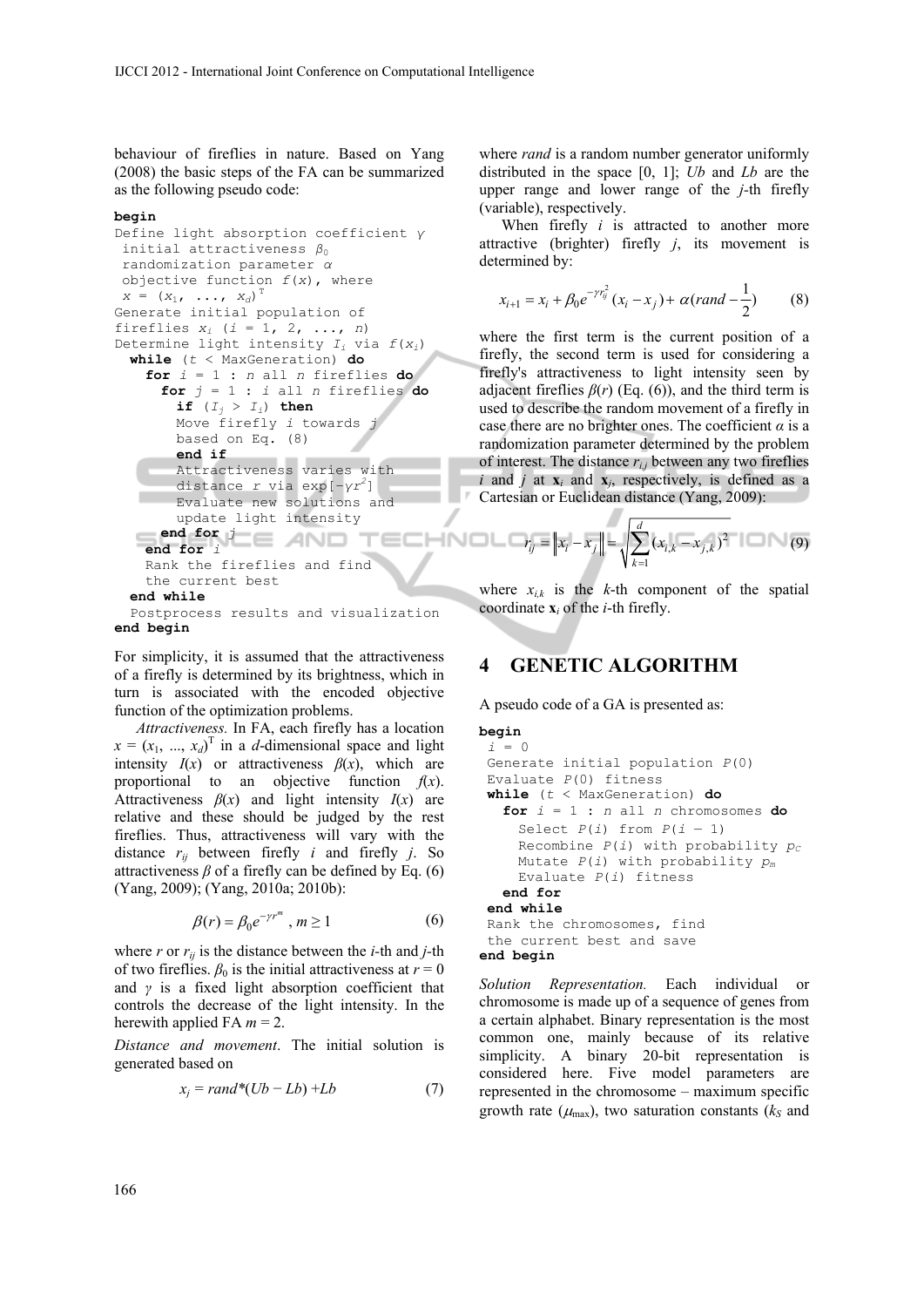NΠ

 $k_A$ ), and two yield coefficients ( $Y_{S/X}$  and  $Y_{A/X}$ ). The following upper and lower bounds are considered:

$$
0 < \mu_{\text{max}} < 0.8; \, 0 < k_s < 1; \, 0 < k_A, \, Y_{S/X}, \, Y_{A/X} < 30.
$$

*Selection Function.* The selection method used here is the roulette wheel selection. The probability  $P_i$  for each individual is defined by:

$$
P_i = \frac{F_i}{\sum_{j=1}^{PopSize} F_j},
$$
\n(10)

where  $F_i$  equals the fitness of individual *i* and *PopSize* is the population size.

*Genetic Operators.* There are two basic types of operators: crossover and mutation. Let  $\overline{X}$  and  $\overline{Y}$  be two *m*-dimensional row vectors denoting parents from the population. For  $\overline{X}$  and  $\overline{Y}$  binary, binary mutation and simple crossover are defined:

$$
x_i = \begin{cases} 1 - x_i, & \text{if } U(0, 1) < p_m \\ x_i, & \text{otherwise} \end{cases} \tag{11}
$$
\n
$$
x_i = \begin{cases} x_i, & \text{if } i < r \\ y_i, & \text{otherwise} \end{cases}, \quad y_i' = \begin{cases} y_i, & \text{if } i < r \\ x_i, & \text{otherwise} \end{cases} \tag{12}
$$

where  $p_m$  is the probability of binary mutation,  $r$  is a random number from a uniform distribution from 1 to *m.*

*Initialization, Termination and Evaluation Functions.* GA must provide an initial population. The most common method is to randomly generate solutions for the entire population. The GA moves from generation to generation selecting and reproducing parents until a termination criterion is met. The most frequently used stopping criterion is a specified maximum number of generations. Evaluation functions of many forms can be used in a GA, subject to the minimal requirement that the function can map the population into a partially ordered set. As stated, the evaluation function is independent of the GA.

### **5 RESULTS AND DISCUSSION**

A series of parameter identification procedures for the considered model Eq.  $(1)$  -  $(4)$ , using FA and GA, are performed. The computer specifications to run all optimization procedures are Intel® Core™i5- 2320 CPU @ 3.00GHz, 8 GB Memory (RAM), Windows 7 (64bit) operating system.

Each algorithm has its own influential parameters that affect its performance in terms of

solution quality and computational time. In order to increase the performance of the FA and GA, it is necessary to provide the adjustments of the parameters depending on the problem domain. With the appropriate choice of the algorithm settings the accuracy of the decisions and the execution time can be optimized. Parameters of the FA are tuned on the basis of a large number of pre-tests according to the parameter identification problem, considered here. After tuning procedures the main FA parameters are set to the optimal settings (see Table 1).

Table 1: Firefly algorithm parameters.

| Firefly algorithm parameter            | Value |
|----------------------------------------|-------|
| Attractiveness, $\beta_0$              |       |
| light absorption coefficient, $\gamma$ |       |
| randomization parameter, $\alpha$      | 0.2   |
| number of fireflies                    | 60    |
| number of iterations                   |       |

In Table 2, the GA parameters used in this work are presented. These settings are chosen on the basis of performed pre-test procedures and the results in (Roeva, 2008). For fair and realistic comparison, the GA is run for the same number of function evaluations  $(N_{FE})$  of FA – 1200.

Table 2: Genetic algorithm parameters.

| Genetic algorithm parameter        | Value |
|------------------------------------|-------|
| generation gap                     | 0.97  |
| crossover rate                     | 0.70  |
| mutation rate                      | 0.05  |
| precision of binary representation | 20    |
| number of individuals              | 60    |
| number of generations              |       |

Because of the stochastic characteristics of the applied algorithm, FA and GA have been run at least 30 times in order to carry out meaningful statistical analysis. The mean results of the parameters estimates, total time for the solver to run (*T*) and objective function value *J* (Eq. (5)) are observed. The obtained results are summarized in Table 3. The obtained results from both population-based algorithms are very close. But if the results are scrutinized more carefully, it is evident that for 1200 function evaluations the GA obtained worse results compared to the FA performance. For the same computational time and the same number of function evaluations the FA obtained  $J = 6.03$ , while  $GA - J$ = 6.20. A graphical representation of the convergence of the objective function *J* for both algorithms with time (iterations) is shown (in logarithmic scale) in Fig. 1.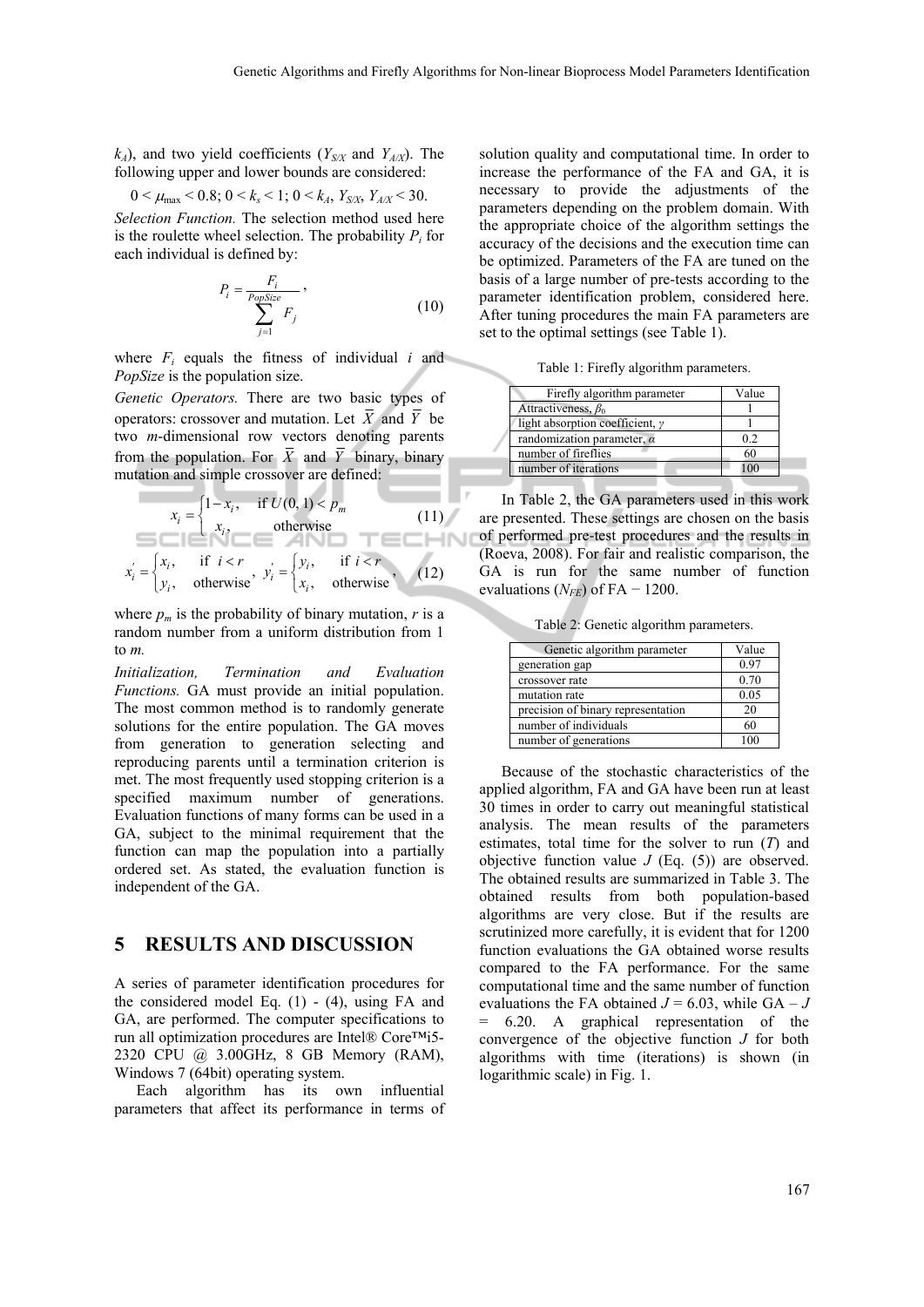| Model              | <b>Estimated values</b> |                   |
|--------------------|-------------------------|-------------------|
| parameters         | Firefly algorithm       | Genetic algorithm |
| $\mu_{\text{max}}$ | 0.4663                  | 0.4723            |
| $k_{S}$            | 0.0129                  | 0.0139            |
| $k_A$              | 5.4416                  | 4.5161            |
| $Y_{S/X}$          | 2.0099                  | 2.0104            |
| $Y_{A/X}$          | 29.2083                 | 24.1935           |
|                    | 6.0259                  | 6.2007            |
| $\tau$             | 131.9561                | 132.5072          |
| $N_{FE}$           | 1200                    | 1200              |

Table 3: Identified model parameters.



Figure 1: Convergence of the objective function with time.

The FA algorithm shows better convergence performance in the beginning of the optimization process, compared to the GA. The FA converges faster than the GA and achieves lower value for *J* in the end of the optimization.



Figure 2: Time profiles of the process variables: experimental data and models predicted data – FA result.

In the next two figures the modelled *E. coli* fedbatch cultivation process variables (biomass, substrate and acetate) and the measured ones (real experimental data) are presented. In most cases, graphical comparisons clearly show the existence or absence of systematic deviations between model predictions and measurements. It is evident that a quantitative measure of the differences between calculated and measured values is an important criterion for the adequacy of a model. Figs. 2 and 3 show that there is a coincidence between the measured estimates and those modelled with both algorithms.

Hence, the difference between the values of the objective function achieved by FA and GA comes mainly from the value of the substrate and is negligible from the value of the acetate, achieved by them. As it can be seen from Fig. 2, the model obtained on the basis of FA predicts more accurately the substrate and acetate dynamics in comparison to the GA model (Fig. 3). Thus, the presented results show that the FA is more powerful in solving the optimization problem, considered here.



Figure 3: Time profiles of the process variables: experimental data and models predicted data – GA result.

# **6 CONCLUSIONS**

The Firefly algorithm, recently developed by Yang (2008), is a very powerful novel population-based method. The social behavior and the flashing light of fireflies can be easily associated with the objective function of a given optimization problem. In this paper, FA is proposed and tested for application to the parameter identification of a non-linear dynamical model of *E. coli* cultivation process. A comparison of Firefly algorithm and Genetic algorithm is done. The mathematical model is considered as a system of four ordinary differential equations, describing the three considered process variables *–* biomass, substrate and acetate concentrations. Numerical and simulation results from model parameter identification based on FA and GA reveal that correct and consistent results can be obtained using the discussed meta-heuristics. The algorithms comparison shows that the model obtained by means of the FA is more accurate and adequate than the one based on GA. Finally, the